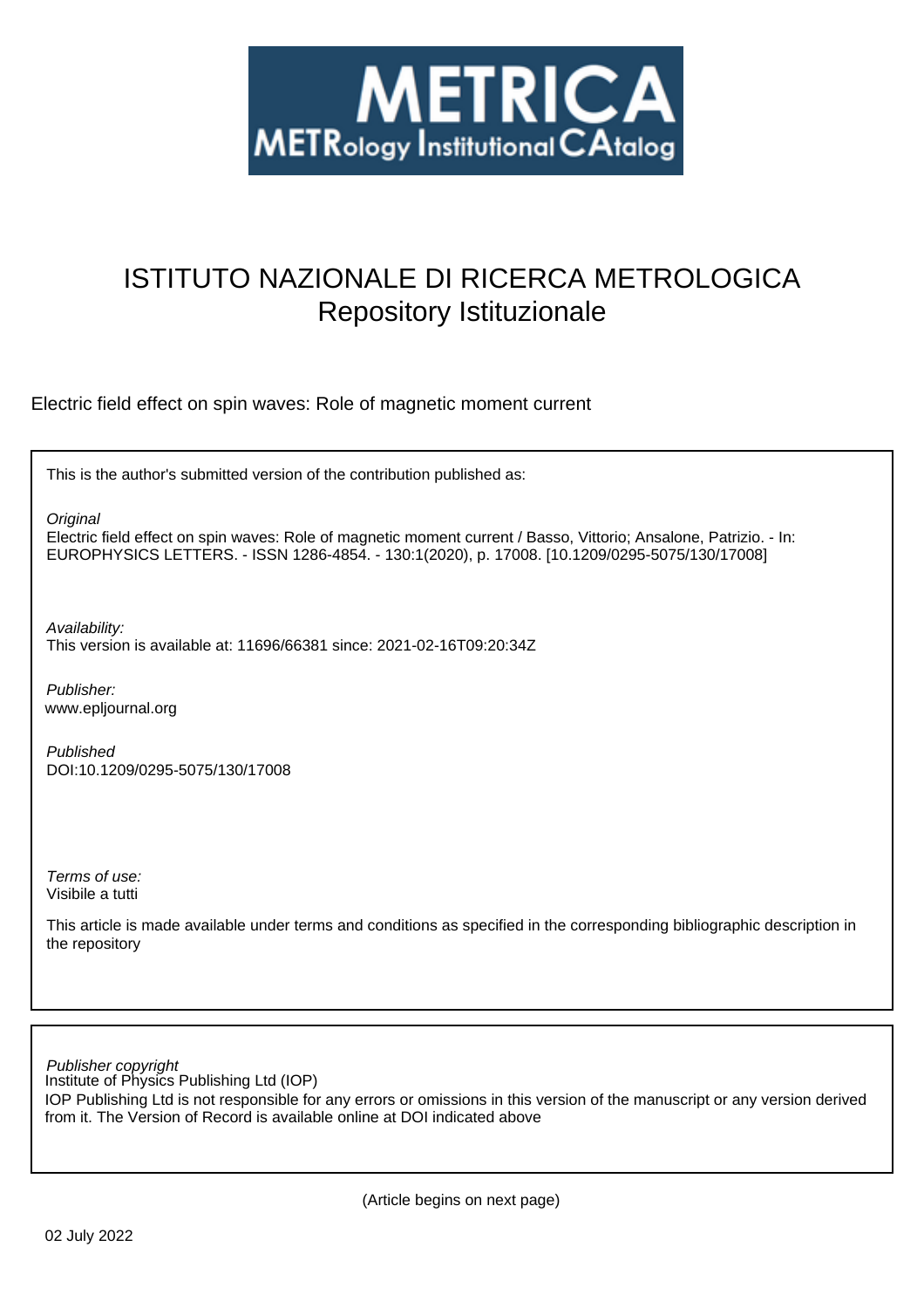## Electric field effect on spin waves and magnetization dynamics: role of magnetic moment current

Vittorio Basso and Patrizio Ansalone

*Istituto Nazionale di Ricerca Metrologica, Strada delle Cacce 91, 10135 Torino, Italy*

(Dated: November 11, 2019)

We show that a static electric field  $E_x$  gives rise to a shift of the spin wave dispersion relation  $\omega(q_y - q_E)$  in the direction of the wavenumber  $q_y$  of the quantity  $q_E = -\gamma_L E_x/c^2$ . This effect is caused by the magnetic moment current carried by the spin wave itself that generates an additional phase proportional to the electric field, as in the Aharonov-Casher effect. This effect is independent from the possibly present magneto-electric effects of insulating ferromagnets and superimposes to them. By extending this picture to arbitrary magnetization dynamics, we find that the electric field gives rise to a dynamic interaction term which has the same chiral from of the Dzyaloshinskii-Moriya interaction but is fully tunable with the applied electric field.

The understanding of the physical basis of the transport of magnetic moment in the solid state is the central issue of spintronics where the information is expected to be carried by the spin instead of the charge [\[1\]](#page-5-0). In insulating ferromagnets the magnetic moment current, or spin current, is due to spin waves, the excitation of the magnetization field [\[2\]](#page-5-1). Spin waves can be easily generated, transmitted and detected, but some method to manipulate their phase is expected in order to be used in magnonics interference devices [\[3\]](#page-5-2). For example spin waves have been shown to acquire a phase when they traverse a non uniform magnetization configuration [\[4,](#page-5-3) [5\]](#page-5-4). In this context the possibility to achieve a fine tuning of the acquired phase by a static electric field has been already the subject of several research efforts. The energy of non centrosymmetric multiferroics, like  $BiFeO<sub>3</sub>$ , having a spontaneous polarization, has been shown to include a magneto-electric coupling term [\[6\]](#page-5-5) that can provide an electric control of spin waves [\[7,](#page-5-6) [8\]](#page-5-7). The extension to centrosymmetric crystals, in which the electric polarization is induced by an electric field, was considered by Mills and Dzyaloshinskii [\[9\]](#page-5-8) and by Liu and Vignale [\[10\]](#page-5-9). As a consequence of the magneto-electric energy term, the spin wave dispersion relation  $\omega(q)$  is modified by an additional term which is linear in the wavenumber and is proportional to the electric field, as  $\omega(q) + \omega_M b E_x q_y$ , where b is the strength of the magneto-electric coupling. The idea stimulated several recent developments [\[11,](#page-5-10) [12\]](#page-5-11) aiming to a detailed development of electric field controlled phase shifters.

However, beside these magneto-electric effects which modifies the energy, the magnetic moment current (or spin current) transported by the spin wave itself modifies the linear momentum. In presence of a static electric field, E, the canonical linear momentum of a magnetic moment  $\mu$  in motion acquires an electromagnetic contribution  $-(\mathbf{E}\times\boldsymbol{\mu})/c^2$ , where c is the speed of light [\[13–](#page-6-0)[15\]](#page-6-1). This is a small effect which is proportional to  $1/c^2$  and has been substantially overlooked in previous studies.

In this Letter we show that, when applied to spin waves, the interaction of the magnetic moment current

with the electric field corresponds to a shift of the dispersion relation in the wavenumber as  $\omega(q - q_E)$  with  $q_E = -\gamma_L E_x/c^2$ , where  $\gamma_L$  is the gyromagnetic ratio. This effect is independent from the possibly present magneto-electric effects, which modify the frequency, and superimposes to them. Therefore it is important to take it into account when the material dependent magnetoelectric effects are deduced from the measured data [\[16\]](#page-6-2). To conclude our study we extend our picture to arbitrary magnetization dynamics and we find that the presence of the electric field can be written in terms of a dynamic interaction. This dynamic interaction has the same chiral from of the Dzyaloshinskii-Moriya interaction but is fully tunable with the applied electric field [\[17\]](#page-6-3). We envisage how this effect can be possibly employed in the dynamic generation of chiral structures.

In ferromagnets, described by the continuous magnetization field  $\bf{M}$  with constant amplitude  $M_s$ , the spin waves are described by the Larmor precession equation

<span id="page-1-2"></span>
$$
\frac{\partial \mathbf{M}}{\partial t} = -\mu_0 \gamma_L \mathbf{M} \times \mathbf{H}_{eff} \tag{1}
$$

where  $\gamma_L$  is the gyromagnetic ratio [\[18,](#page-6-4) [19\]](#page-6-5). The effective field  $\mathbf{H}_{eff}$  is given by the functional derivative

<span id="page-1-1"></span>
$$
\mathbf{H}_{eff} = -\frac{1}{\mu_0} \frac{\delta \mathcal{U}_M}{\delta \mathbf{M}} \tag{2}
$$

where  $\mathcal{U}_M$  is the so-called micromagnetic energy density. The energy density contains four main terms: exchange, anisotropy, magnetostatic, and applied field and is expressed as

<span id="page-1-0"></span>
$$
\mathcal{U}_M = A(\nabla \mathbf{m})^2 + f_{AN}(\mathbf{m}, \mathbf{n}) - \frac{1}{2}\mu_0 \mathbf{H}_M \cdot \mathbf{M} - \mu_0 \mathbf{H}_a \cdot \mathbf{M}
$$
\n(3)

In Eq.[\(3\)](#page-1-0) the exchange term is proportional to  $A$ , the exchange stiffness, and  $(\nabla \mathbf{m})^2$  is a short-hand notation for  $|\nabla m_x|^2 + |\nabla m_y|^2 + |\nabla m_z|^2$  where  $\mathbf{m} = \mathbf{M}/M_s$  is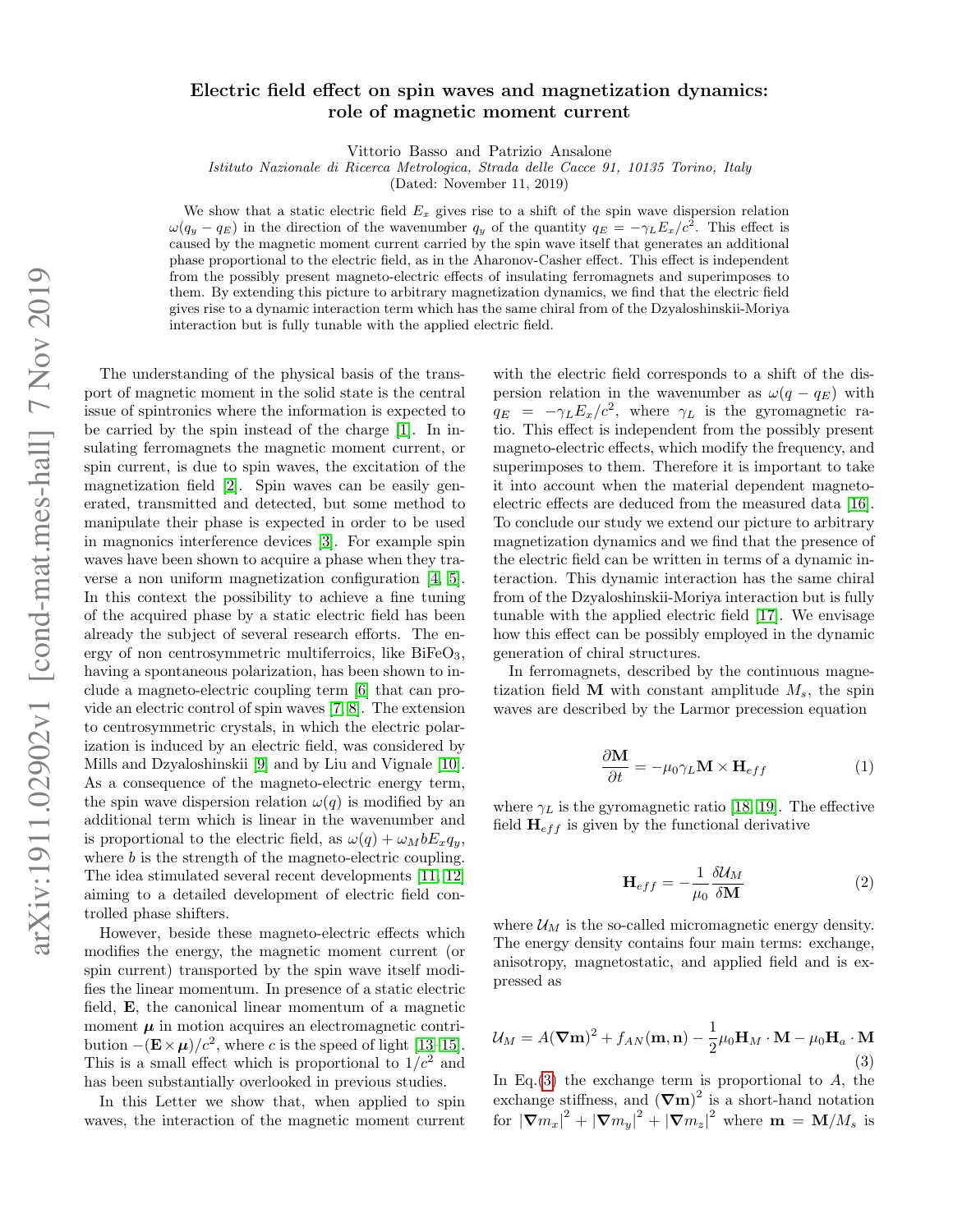the versor of the magnetization vector. The anisotropy term is f*AN* and depends on some local easy direction **n**. The magnetostatic field  $\mathbf{H}_M$  is given by the solution of the magnetostatic equations ( $\nabla \cdot \mathbf{H}_M = -\nabla \cdot \mathbf{M}$  and  $\nabla \times \mathbf{H}_M = 0$  and  $\mathbf{H}_a$  is the applied field. By performing the functional derivative of  $Eq.(2)$  $Eq.(2)$  one obtains the classical expression for the effective field

<span id="page-2-0"></span>
$$
\mathbf{H}_{eff} = l_{EX}^2 \nabla^2 \mathbf{M} - \frac{\partial f_{AN}}{\partial \mathbf{M}} + \mathbf{H}_M + \mathbf{H}_a \tag{4}
$$

where  $l_{EX} = [2A/(\mu_0 M_s^2)]^{1/2}$  is the exchange length [\[18,](#page-6-4) [19\]](#page-6-5). The spin waves are the solutions of Eq.[\(1\)](#page-1-2) with Eq.[\(4\)](#page-2-0) when the magnetization field is decomposed as the sum of a large static component  $M_{\parallel}$  plus a small time dependent one  $\mathbf{M}_{\perp}(t)$  as  $\mathbf{M} = \mathbf{M}_{\parallel} + \mathbf{M}_{\perp}(t)$  and  $Eq.(1)$  $Eq.(1)$  is linearized.

As spin waves can have a group velocity they can contribute to the transport of extensive quantities. Specifically they can transport magnetic moment [\[20\]](#page-6-6). However, because of an electromagnetic effect, the transport of a magnetic moment corresponds to an electric polarization. Then a static electric field E will have an effect. Indeed, a point particle with magnetic moment  $\mu$  in motion with velocity v has, in the laboratory frame, an electric dipole moment  $\mathbf{p} = \gamma_v \mu \times \mathbf{v}/c^2$ , where  $\gamma_v = \left[1 - (v/c)^2\right]^{-1/2}$ is the Lorentz factor. This property is the direct consequence of the Lorentz transformations for electromagnetic fields and sources between different inertial reference frames [\[13](#page-6-0)[–15\]](#page-6-1). In presence of a static electric field the corresponding energy term is  $U_P = -\mathbf{E} \cdot \mathbf{P}$  that, at low velocity,  $v \ll c$  (i.e.  $\gamma_v \approx 1$ ), reads  $-\mu_0 \mu \cdot \mathbf{v} \times \mathbf{E}/c^2$ . However, this term, which explicitly contains the velocity of the particle, does not change the energy of the system but changes its momentum. This is readily seen by taking the Lagrangian of the magnetic moment in motion,  $\mathcal{L} = \mathcal{T} - \mathcal{U}_P - \mathcal{U}_M$ , and deriving the canonical momentum,  $\pi = \partial \mathcal{L}/\partial \mathbf{v}$ , which turns out to be  $\pi = m^* \mathbf{v} - (E \times \mu)/c^2$ i.e. the sum of the kinetic contribution  $(m^*)$  is the mass of the particle) and the electromagnetic contribution which is due to the presence of the electric field [\[21\]](#page-6-7). By writing the Hamiltonian

<span id="page-2-1"></span>
$$
\mathcal{H} = \frac{1}{2m^*} \left( \boldsymbol{\pi} + \frac{1}{c^2} (\mathbf{E} \times \boldsymbol{\mu}) \right)^2 - \mu_0 \boldsymbol{\mu} \cdot \mathbf{H} \qquad (5)
$$

it becomes clear that the total energy has not changed. The presence of the electromagnetic momentum is also at the base of the quantum mechanical interference of neutral particles with magnetic moment, the so-called Aharonov-Casher effect [\[22,](#page-6-8) [23\]](#page-6-9). Indeed, in wave mechanics, the electromagnetic momentum leads to the accumulation of a phase  $\varphi = -\left[\int_{\mathcal{C}} (\mathbf{E} \times \boldsymbol{\mu}) \cdot d\mathbf{l}\right] / (\hbar c^2)$  over the path  $\mathcal C$  that can give rise to quantum interference for closed paths [\[23,](#page-6-9) [24\]](#page-6-10).

Returning back to our spin wave problem, we must be aware that whenever the spin waves generate a current density of magnetic moment,  $\mathbf{j}_M$ , we will have an electric polarization  $P$  in the laboratory frame. If we express the tensor of the magnetic moment current as the product  $\mathbf{j}_M = \mathbf{v}_q \mathbf{M}_{sw}$  of the group velocity  $\mathbf{v}_q$  and the magnetization carried by the spin wave M*sw*, the electric polarization will be  $\mathbf{P} = \mathbf{v}_g \times \mathbf{M}_{sw}/c^2$  and the additional energy term will be  $-\mathbf{E} \cdot (\mathbf{v}_q \times \mathbf{M}_{sw})/c^2$ . Such a term is not present in the micromagnetics' equations ([\(1\)](#page-1-2) and [\(4\)](#page-2-0)) and it is also not so obvious how to introduce it [\[25\]](#page-6-11) because both  $v_g$  and  $M_{sw}$  will be given by the solution of the spin wave problem.

Here we propose a method to answer to this question by using the Lagrangian approach to micromagnetism [\[26\]](#page-6-12). In absence of electric field the Lagrangian of micromagnetism  $\mathcal{L}_0$  is given by

$$
\mathcal{L}_0 = \mathcal{T} - \mathcal{U}_M \tag{6}
$$

where  $\mathcal{U}_M$  is the micromagnetic energy density of Eq.[\(3\)](#page-1-0) and  $\mathcal T$  is the kinetic term. It can be shown that with  $\mathcal T =$  $(M_s/\gamma_L)\mathbf{n}\times\mathbf{m}\cdot\dot{\mathbf{m}}/(1+\mathbf{n}\cdot\mathbf{m})$ , where **n** is an arbitrary unit vector, the Euler-Lagrange equations will reproduce the precessional equation of motion of Eq.[\(1\)](#page-1-2). With  $\mathbf{n} = \hat{\mathbf{z}}$ we use the spherical coordinates for the magnetization unit vector  $(m_x = \sin \theta \cos \varphi, m_y = \sin \theta \sin \varphi$  and  $m_z =$  $\cos \theta$ ) and obtain

<span id="page-2-2"></span>
$$
\mathcal{T} = \frac{M_s}{\gamma_L} (1 - \cos \theta) \dot{\varphi}
$$
 (7)

In presence of the static electric field, the term  $-\mathcal{U}_P$ must be added to the Lagrangian  $\mathcal{L}_0$  so that the full Lagrangian is  $\mathcal{L} = \mathcal{L}_0 - \mathcal{U}_P$ . However to explicit  $\mathcal{U}_P$  we need an expression for  $\mathbf{j}_M$ . By taking the main magnetization along  $z$ , the velocity along  $y$  and static electric field along  $x$  (see Fig.1) we have

$$
j_{M,yz} = v_{g,y} M_{sw,z} \tag{8}
$$

For small oscillations of the magnetization vector around the z axis we take the density of magnetic moment transported by the spin wave as

$$
M_{sw,z} = -M_s \frac{1}{2} \theta^2 \tag{9}
$$

and by expressing the  $\varphi$  angle for a plane wave as  $\varphi = \omega t - q_y y + \varphi_0$ , where  $\omega = \dot{\varphi}$  and  $q_y = -\nabla_y \varphi$ , we obtain the group velocity as

$$
v_{g,y} = \frac{\partial \omega}{\partial q_y} = -\frac{\partial \dot{\varphi}}{\partial \nabla_y \varphi}
$$
 (10)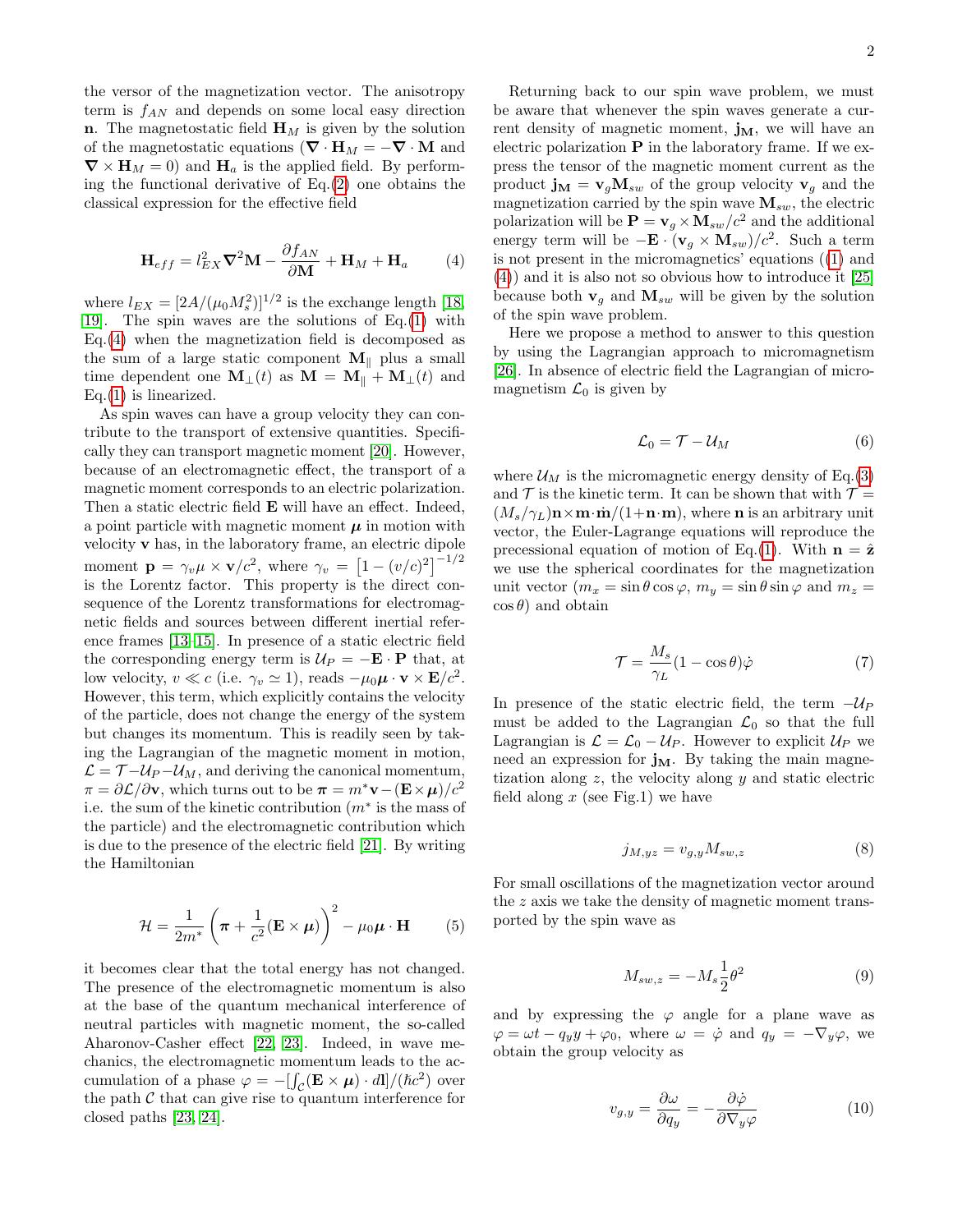The group velocity is well defined when both  $\omega$  and q*<sup>y</sup>* are slowly varying parameters, i.e. their time and space dependent is much slower than those of  $\varphi(y, t)$ [\[27\]](#page-6-13). For small oscillations of the magnetization ( $\theta \ll 1$ ) the kinetic term of the Lagrangian is approximated as  $\mathcal{T} \simeq (M_s/\gamma_L)(\theta^2/2)\dot{\varphi}$ , so we obtain the full Lagrangian

<span id="page-3-0"></span>
$$
\mathcal{L} = \frac{1}{2} \theta^2 \frac{M_s}{\gamma_L} \left[ \dot{\varphi} + \frac{\partial \dot{\varphi}}{\partial \nabla_y \varphi} \frac{\gamma_L E_x}{c^2} \right] - \mathcal{U}_M \tag{11}
$$

We now observe that the derivative  $\partial \dot{\varphi}/\partial \nabla \varphi$  will be known only once one has the solution, i.e. the dispersion relation  $\omega(q_y)$ . However, even without having the explicit form, we note that the dependence  $\omega(q_y)$  will denote a particular property of the solution and that the term under squared parenthesis of Eq.[\(11\)](#page-3-0) can be taken as the first order Taylor expansion of  $\omega(q_y - \gamma_L E_x/c^2)$ around  $E_x = 0$ , i.e.

$$
\omega \left( q_y - \frac{\gamma_L E_x}{c^2} \right) \simeq \omega(q_y) - \frac{\partial \omega}{\partial q_y} \frac{\gamma_L E_x}{c^2} \tag{12}
$$

The role played by the electric field is therefore those of changing the wavenumber as

<span id="page-3-2"></span>
$$
q_y \to q_y + \frac{\gamma_L E_x}{c^2} \tag{13}
$$

In terms of the phase  $\varphi$  this corresponds to the substitution of the derivative operator  $\nabla_y \varphi \to D_y \varphi$  with

<span id="page-3-1"></span>
$$
D_y \varphi = \nabla_y \varphi - \frac{\gamma_L E_x}{c^2} \tag{14}
$$

By operating this change the full Lagrangian of Eq.[\(11\)](#page-3-0) becomes formally identical to the original Lagrangian  $\mathcal{L}_0$ , i.e. those for the precession without the electric field. As from the original Lagrangian  $\mathcal{L}_0$  we can solve the spin wave problem and find the dispersion relations with  $E_x =$ 0, this means that the dispersion relations with the static electric field will be given by taking the known equations and applying the redefinition of the derivative  $\nabla_y \varphi \rightarrow$  $D_y\varphi$  of Eq.[\(14\)](#page-3-1).

To make a first example we consider exchange spin waves in which we disregard the magnetostatic field. The expression for the dispersion relation is  $\omega = \omega_H +$  $\omega_M l_{EX}^2(q_y)^2$  where  $\omega_H = \mu_0 \gamma_L H_z$  and  $\omega_M = \mu_0 \gamma_L M_s$ [\[19\]](#page-6-5). Using Eq.[\(13\)](#page-3-2) we obtain that the dispersion relation in the static electric field as

<span id="page-3-3"></span>
$$
\omega = \omega_H + \omega_M l_{EX}^2 \left( q_y + \frac{\gamma_L E_x}{c^2} \right)^2 \tag{15}
$$

which is shifted along the axis of the wavenumber of the quantity  $-\gamma_L E_x/c^2$ . To verify that this expression describes the physics of the problem we make the quantization of the spin waves of Eq.[\(15\)](#page-3-3) in order to compare it

with the Hamiltonian of the particle of Eq.[\(5\)](#page-2-1). The energy of the quantum of the spin wave (magnon) is  $\epsilon = \hbar \omega$ and its elementary magnetic moment is  $\mu_z = -2\mu_B$  ( $\mu_B$ is the Bohr magneton). We then obtain

$$
\epsilon = \frac{1}{2m^*} \left( \hbar q_y + \frac{1}{c^2} E_x \mu_z \right)^2 - \mu_0 \mu_z H_z \tag{16}
$$

where  $m^* = \hbar^2 M_s/(8A\mu_B)$  is the effective mass of exchange spin waves. By taking the vector magnetic moment  $\mu = \mu_z \hat{\mathbf{z}}$ , the vector momentum  $\pi = \hbar q_y \hat{\mathbf{y}}$  and the vector field  $\mathbf{E} = E_x \hat{\mathbf{x}}$  we find that the energy of the magnon in an electric field is identical to the Hamiltonian of Eq.[\(5\)](#page-2-1) [\[28\]](#page-6-14).



Figure 1. Spin waves in an electric field. The ferromagnet has main magnetization along z. The spin waves are the small oscillations of the magnetization vector around the z axis (top view at the right hand side). The magnetic moment current transported by the spin wave is  $j_{M,yz} = v_{g,y} M_{sw,z}$  where  $v_{g,y}$ is the group velocity (chosen along  $y$ ). The static electric field  $E_x$  is along x.

As a different example we test the possibility to tune the propagation of magnetostatic waves. By disregarding the exchange and taking a finite shape for the magnetic body one finds that the linearized spin wave problem can be solved by using the Walker's equation  $\nabla^2 \Phi = -\nabla \cdot \bar{\chi} \nabla \Phi$  for the time harmonic part of the magnetostatic potential  $\Phi(\bar{\chi})$  is the susceptibility tensor) [\[18,](#page-6-4) [19\]](#page-6-5). In presence of a static electric field we have to apply the redefinition of the derivative operator of Eq.[\(14\)](#page-3-1). In the case of the Walker's equation, the derivative operates over complex vectors (i.e. the magnetization vector is  $\mathbf{M}_{\perp} = \mathbf{M}_{\perp,0} \exp(i q_y y)$  where  $\mathbf{M}_{\perp,0}$ is a complex amplitude) therefore Eq.[\(14\)](#page-3-1) is generalized as

<span id="page-3-4"></span>
$$
\mathbf{D} = \hat{\mathbf{x}} \nabla_x + \hat{\mathbf{y}} \left( \nabla_y + i \frac{\gamma_L E_x}{c^2} \right) + \hat{\mathbf{z}} \nabla_z \tag{17}
$$

and the Walker's equation becomes  $\mathbf{D}^2 \Phi = -\mathbf{D} \cdot \bar{\chi} \mathbf{D} \Phi$ . For a thin film of thickness  $d$  along  $x$  and magnetized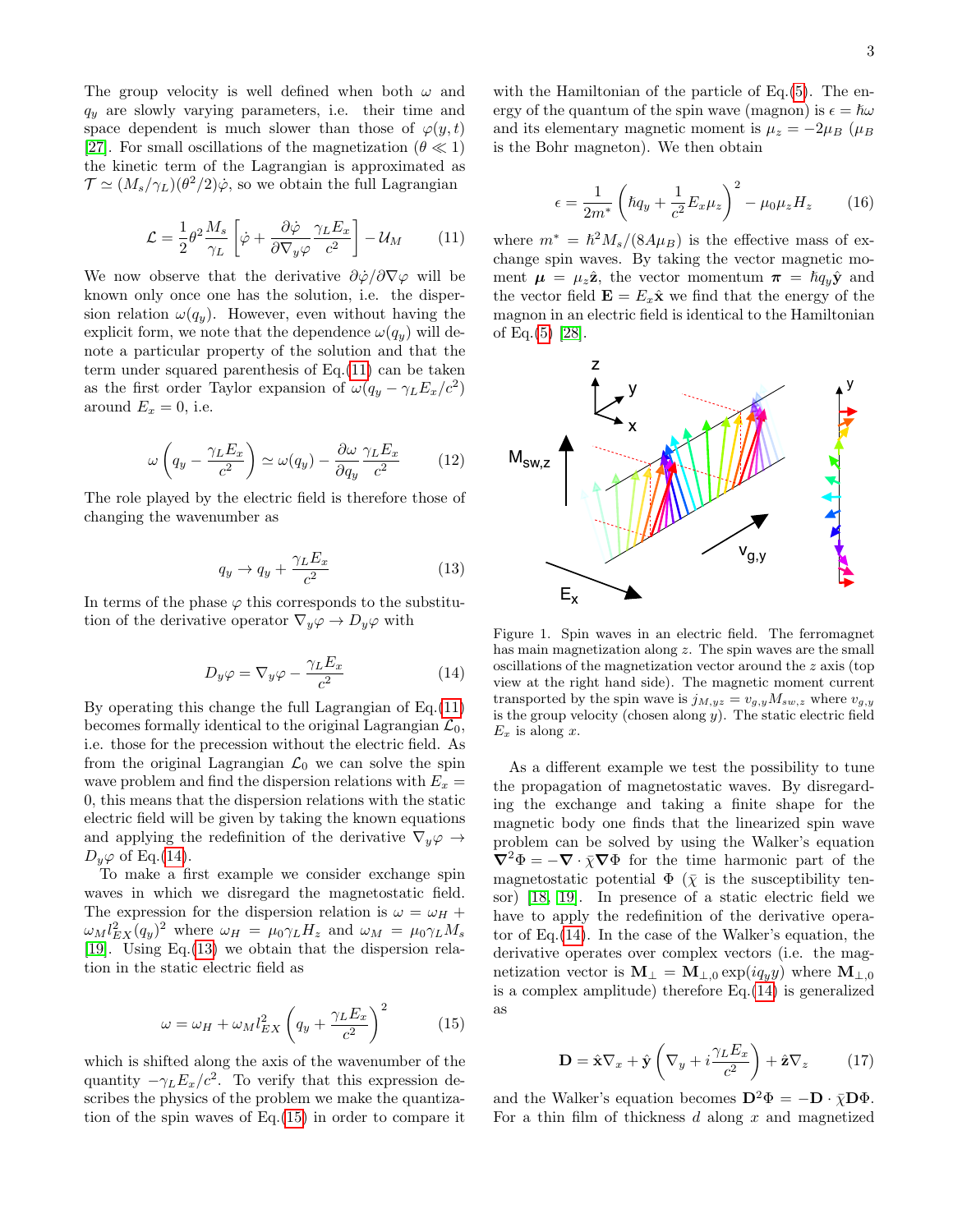along  $z$  we have surface waves traveling along  $y$ . The dispersion relation is then

<span id="page-4-0"></span>
$$
\omega = \sqrt{\omega_0^2 + \frac{\omega_M^2}{4} \left[ 1 - \exp\left( -2 \left| q_y + \frac{\gamma_L E_x}{c^2} \right| d \right) \right]} \quad (18)
$$

where  $\omega_0 = \sqrt{\omega_H(\omega_H + \omega_M)}$ . Again, the effect of the static electric field  $E_x$  is a linear shift of the dispersion relation. Then for a spin wave with  $q_y > 0$  the presence of a positive electric field  $E_x > 0$  will correspond to an increase of the frequency. At  $\omega \simeq \omega_0$  the dispersion relation is approximated as

$$
\omega \simeq \omega_0 + v_g \left| q_y + \frac{\gamma_L E_x}{c^2} \right| \tag{19}
$$

where  $v_g = \omega_M^2 d/(4\omega_0)$  is the group velocity. Then the relative frequency change due to the electric field E*<sup>x</sup>* with respect to  $E_x = 0$  is

$$
\frac{\Delta\omega}{\omega_0} = \frac{\omega_M^2}{4\omega_0^2} \frac{\gamma_L}{c^2} dE_x \tag{20}
$$

With the gyromagnetic ratio for the electron spin  $\gamma_L \simeq$  $1.761 \cdot 10^{11} \text{ s}^{-1} \text{T}^{-1}$  and using the speed of light in vacuum, we find the coefficient  $\gamma_L/c^2 = 1.95 \cdot 10^{-6}$  V<sup>-1</sup>. The effect can be observable and possibly exploitable with  $H_z \ll M_s$ . With yttrium iron garnet (YIG) as magnetic material  $(\mu_0 M_s \simeq 0.18 \text{ T})$  and by taking  $\mu_0H_z \simeq 1 \cdot 10^{-3}$  T we have  $f_0 \simeq 0.38$  GHz and a relative shift of  $8.8 \cdot 10^{-5}$  V<sup>-1</sup>. This means a frequency change of the order 0.1% for  $d E_x = 12$  V. These numbers should be readably observable in specific resonance experiments with thin magnetic films. In order to compare the effect of the joint presence of the material dependent magneto-electric effect of Refs.[\[9–](#page-5-8) [12\]](#page-5-11) and our magnetic moment current one, we better compute the electric field induced phase per unit length  $\Delta\varphi/\Delta y$ . By taking the magneto-electric energy term as  $\mu_0(b/2)\mathbf{E} \cdot [\mathbf{M}(\nabla \cdot \mathbf{M}) - (\mathbf{M} \cdot \nabla)\mathbf{M}]$  [\[11\]](#page-5-10), the result is  $\Delta \varphi / \Delta y = [\gamma_L / c^2 + (\omega - \omega_0) \omega_M b / v_g^2] E_x$  which shows that the induced phase has two component: the magnetic moment current one is independent of the frequency while the magneto-electric one is frequency dependent. Two terms of this kind are actually seen in the experimental data [\[16\]](#page-6-2) and the predicted frequency independent phase  $(\gamma_L/c^2 E_x)$  is of the same order of magnitude of the measured one. Our result points therefore toward to critical reconsideration of the interpretation of the existing literature data in terms of these two concurrent effects [\[29\]](#page-6-15).

Having derived the change in the behavior of spin waves because of an applied electric field we wonder now how to extend the picture to arbitrary magnetization dynamics. The Lagrangian approach is attractive from this



Figure 2. Effect of the electric field  $E<sub>x</sub>$  on the spin wave dispersion relation  $\omega(q_y)$ . The plot is Eq.[\(18\)](#page-4-0) for magnetostatic surface waves with film thickness  $d = 50$  nm,  $\mu_0 M_s = 0.18$ T (YIG),  $\mu_0 H_z \simeq 1 \cdot 10^{-3}$  T. In the plot the curves are at electric potential  $d E_x = 0; \pm 50$  V and  $\pm 100$  V.

point of view because it is also the appropriate framework to incorporate damping effects and have a full theory for the dynamics [\[30\]](#page-6-16). To do this extension we make the following two steps. 1) We assume that, for large magnetization deviations, the magnetic moment current is  $j_{M,yz} = (1-\cos\theta)M_s\partial\dot{\varphi}/\partial\nabla_y\varphi$ , i.e. the amplitude of the transported magnetization has the same functional form of the kinetic term of the Lagrangian  $(Eq.(7))$  $(Eq.(7))$  $(Eq.(7))$ . This is a fully reasonable assumption once we expect that the transported moment is proportional to  $-(1 - m_z)$ . 2) We extend the vector operator  $\bf{D}$  of Eq.[\(17\)](#page-3-4) to vector magnetization and vector electric field. The transformation of each component of the differential operator over each component of the magnetization unit vector is  $\nabla_i m_j \to D_i m_j$  with

$$
D_i m_j = \nabla_i m_j + \frac{\gamma_L}{c^2} \left[ E_j m_i - \mathbf{E} \cdot \mathbf{m} \, \delta_{ij} \right] \qquad (21)
$$

Now, once again, if we operate the transformation  $\nabla \rightarrow D$ , we find that the full Lagrangian is formally transformed back to  $\mathcal{L}_0$ . But now the micromagnetic energy density  $\mathcal{U}_M$  is expressed as a function of **Dm**. Even without writing the full dynamic equation, it is of interest to look at the form taken by the micromagnetic energy terms after this transformation. Only the terms containing the derivatives are affected, i.e. exchange and magnetostatic. We take the exchange energy as an example. With  $\mathcal{U}_{EX}^{\prime} = A(\mathbf{Dm})^2$  we find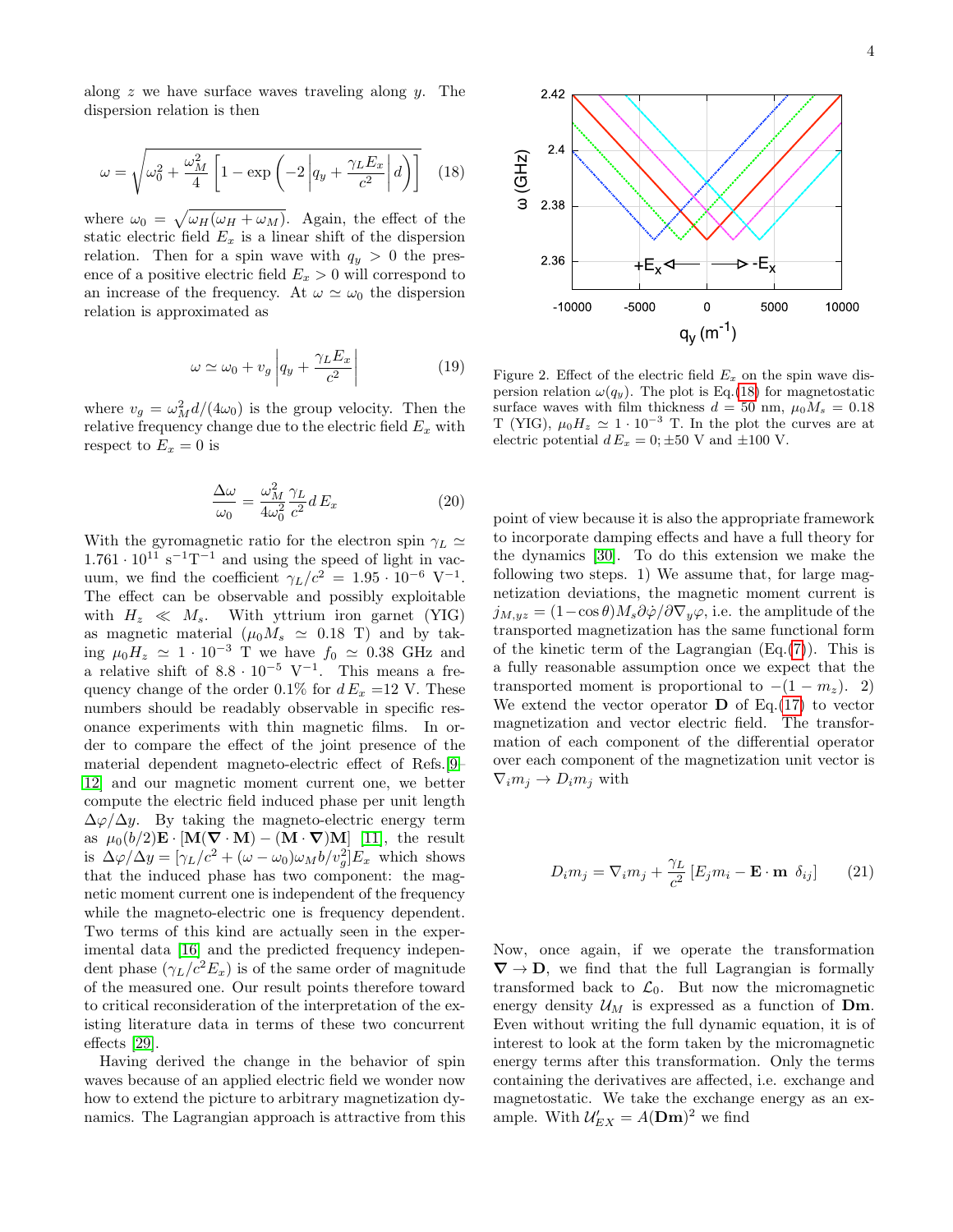$$
\mathcal{U}'_{EX} = A(\nabla \mathbf{m})^2
$$
  
- 2A  $\frac{\gamma_L}{c^2} \mathbf{E} \cdot [\mathbf{m}(\nabla \cdot \mathbf{m}) - (\mathbf{m} \cdot \nabla) \mathbf{m}]$   
+ A  $\left(\frac{\gamma_L}{c^2}\right)^2 \left[E^2 + (\mathbf{E} \cdot \mathbf{m})^2\right]$  (22)

At the right hand side we recognize the usual exchange,  $U_{EX} = A(\nabla \mathbf{m})^2$ , plus two additional terms that describe the dynamic coupling with the electric field. They are present because the system, under its dynamic evolution, is generating a transport of magnetic moment in space. The fact that the time derivative of the magnetization unit vector,  $\dot{m}$ , is not explicit in the two new terms of the the expression [\(22\)](#page-5-12), does not mean that these are static terms. The two terms are not present in the static theory describing the energy of the micromagnetic stable states (in which the energy is still given by  $Eq.(3)$  $Eq.(3)$ , but appear as the result of the dynamic interaction between the transport of magnetic moment and the static electric field. The second term at the right hand side of Eq.[\(22\)](#page-5-12) is the Lifshitz invariant corresponding to the Dzyaloshinskii-Moriya (DM) interaction in continuous form and to the magneto-electric coupling [\[6,](#page-5-5) [17,](#page-6-3) [31\]](#page-6-17). The third term is an anisotropy energy (an easy plane  $(x, y)$  type if the electric field is along z). The second term gives a dynamic interaction which is chiral and brings therefore an unexpected light over the possibility to develop chiral structures in ferromagnets by applying an external electric field even in absence of intrinsic chiral effects of magneto-eletric or spin-orbit origin. The electric field can be effective in the formation of specific static chiral configurations, because it may contribute to choose a specific minimum rather another one when the system relaxes from an high energy state toward an energy minimum. The sign of the applied electric field could be then a flexible method to select one type of chiral structure rather than another one by selecting a specific path of dynamic evolution. Even if the chiral dynamic interaction may be possibly smaller than the DM interaction in thin films [\[17\]](#page-6-3) it will be interesting to derive the explicit magnetization paths followed by the system relaxation in presence of electric field.

In conclusion we have studied the interaction between the magnetic moment current transported by the spin waves and a static electric field. The interaction we are interested in is the relativistic effect for which a magnetic moment in motion corresponds to an electric dipole. This is an effect of the order  $1/c^2$ , which has been largely overlooked up to now because it was believed to be too small. However we have shown that the induced phase is of the same order of magnitude of the those induced by magneto-electric coupling in centrosymmetric ferrites [\[10,](#page-5-9) [16\]](#page-6-2). By working within a Lagrangian approach we have shown that the Lagrangian of the ferromagnet in the electric field is transformed into the classical Lagrangian <span id="page-5-12"></span>upon the redefinition of the differential operator. This directly shows that the shift in the wavenumber works for any kind of interaction giving rise to a group velocity for the spin waves, i.e. not only for exchange but also for magnetostatics. By further extending the picture to arbitrary magnetization dynamics we found that the electric field appears as a dynamic interaction terms which are essentially how the energy of the system is seen when the system state is still very far from the energy minima. The main of these terms has exactly the same functional form of the Dzyaloshinskii-Moriya interaction, therefore it is chiral. Most probably the dynamic interaction can result to be much smaller then the usual Dzyaloshinskii-Moriya interaction in thin films or bulk materials [\[17\]](#page-6-3). However what is interesting here is that the electric field is breaking the symmetry of the problem in exactly the same way.

- <span id="page-5-0"></span>[1] Igor Žutić, Jaroslav Fabian, and S Das Sarma. Spintronics: Fundamentals and applications. *Reviews of modern physics*, 76(2):323, 2004.
- <span id="page-5-1"></span>[2] A. A. Serga, A. V. Chumak, and B. Hillebrands. Yig magnonics. *Journal of Physics D: Applied Physics*, 43(26):264002, 2010.
- <span id="page-5-2"></span>[3] Benjamin Lenk, Henning Ulrichs, Fabian Garbs, and Markus Münzenberg. The building blocks of magnonics. *Physics Reports*, 507(4-5):107–136, 2011.
- <span id="page-5-3"></span>[4] Riccardo Hertel, Wulf Wulfhekel, and Jürgen Kirschner. Domain-wall induced phase shifts in spin waves. *Physical review letters*, 93(25):257202, 2004.
- <span id="page-5-4"></span>[5] V. K. Dugaev, P. Bruno, B. Canals, and C. Lacroix. Berry phase of magnons in textured ferromagnets. *Phys. Rev. B*, 72:024456, Jul 2005.
- <span id="page-5-5"></span>[6] Maxim Mostovoy. Ferroelectricity in spiral magnets. *Physical Review Letters*, 96(6):067601, 2006.
- <span id="page-5-6"></span>[7] P. Rovillain, R. De Sousa, Y.T. Gallais, A. Sacuto, M.A. Méasson, D. Colson, A. Forget, M. Bibes, A. Barthélémy, and M. Cazayous. Electric-field control of spin waves at room temperature in multiferroic bifeo 3. *Nature materials*, 9(12):975, 2010.
- <span id="page-5-7"></span>[8] Vetle Risinggård, Iryna Kulagina, and Jacob Linder. Electric field control of magnon-induced magnetization dynamics in multiferroics. *Scientific reports*, 6:31800, 2016.
- <span id="page-5-8"></span>[9] DL Mills and IE Dzyaloshinskii. Influence of electric fields on spin waves in simple ferromagnets: Role of the flexoelectric interaction. *Physical Review B*, 78(18):184422, 2008.
- <span id="page-5-9"></span>[10] T. Liu and G. Vignale. Electric control of spin currents and spin-wave logic. *Physical Review Letters*, 106(24), 6 2011.
- <span id="page-5-10"></span>[11] Xi-guang Wang, L Chotorlishvili, Guang-hua Guo, and J Berakdar. Electric field controlled spin waveguide phase shifter in yig. *Journal of Applied Physics*, 124(7):073903, 2018.
- <span id="page-5-11"></span>[12] VN Krivoruchko, AS Savchenko, and VV Kruglyak. Electric-field control of spin-wave power flow and caustics in thin magnetic films. *Physical Review B*, 98(2):024427,